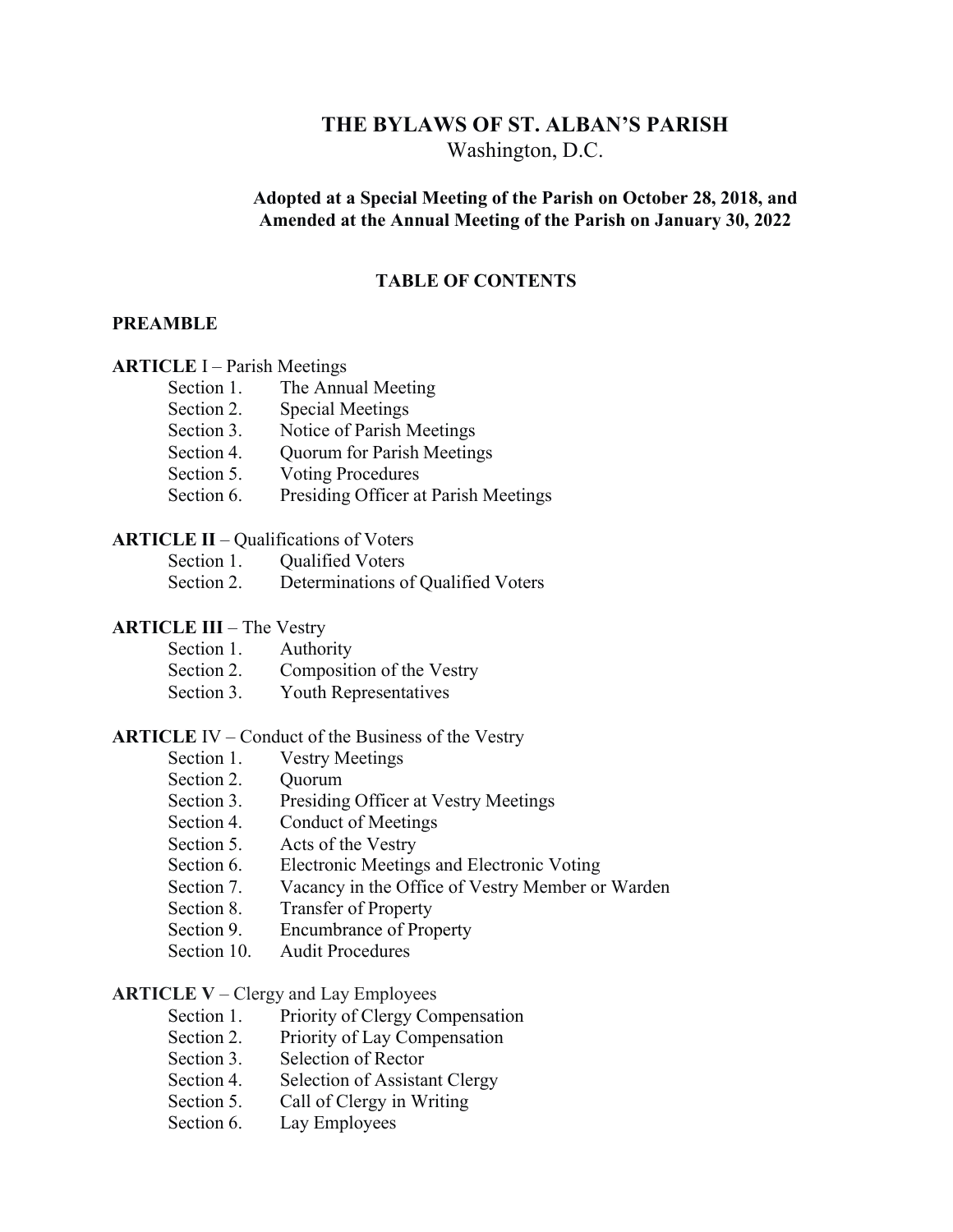#### **ARTICLE VI** – Election of Wardens and Other Vestry Members

- Section 1. Qualifications for Office
- Section 2. Election Procedures; Balloting Procedures
- Section 3. Wardens, Terms and Eligibility for Office
- Section 4. Vestry Members, Terms and Eligibility for Office
- Section 5. Nominating Committee
- Section 6. Nominations by the Committee
- Section 7. Nominations from the Congregation
- Section 8. Definition of Year and Term

# **ARTICLE VII** – The Rector

**ARTICLE VIII** – The Wardens

| Section 1. | Roles                                  |
|------------|----------------------------------------|
| Section 2. | Duties of the Senior Warden            |
|            | Section 3. Duties of the Junior Warden |

#### **ARTICLE IX** – Diocesan Convention Lay Delegates

- Section 1. Duties of Delegates
- Section 2. Duties of Alternate Delegates
- Section 3. Election of Delegates

## **ARTICLE X** – Secretary of the Parish

- Section 1. Duties of the Secretary
- Section 2. Election of the Secretary
- Section 3. Qualifications of the Secretary

# **ARTICLE XI** – Treasurer of the Parish

- Section 1. Duties of the Treasurer
- Section 2. Election of the Treasurer
- Section 3. Qualifications of the Treasurer

**ARTICLE XII** – Amendment of Bylaws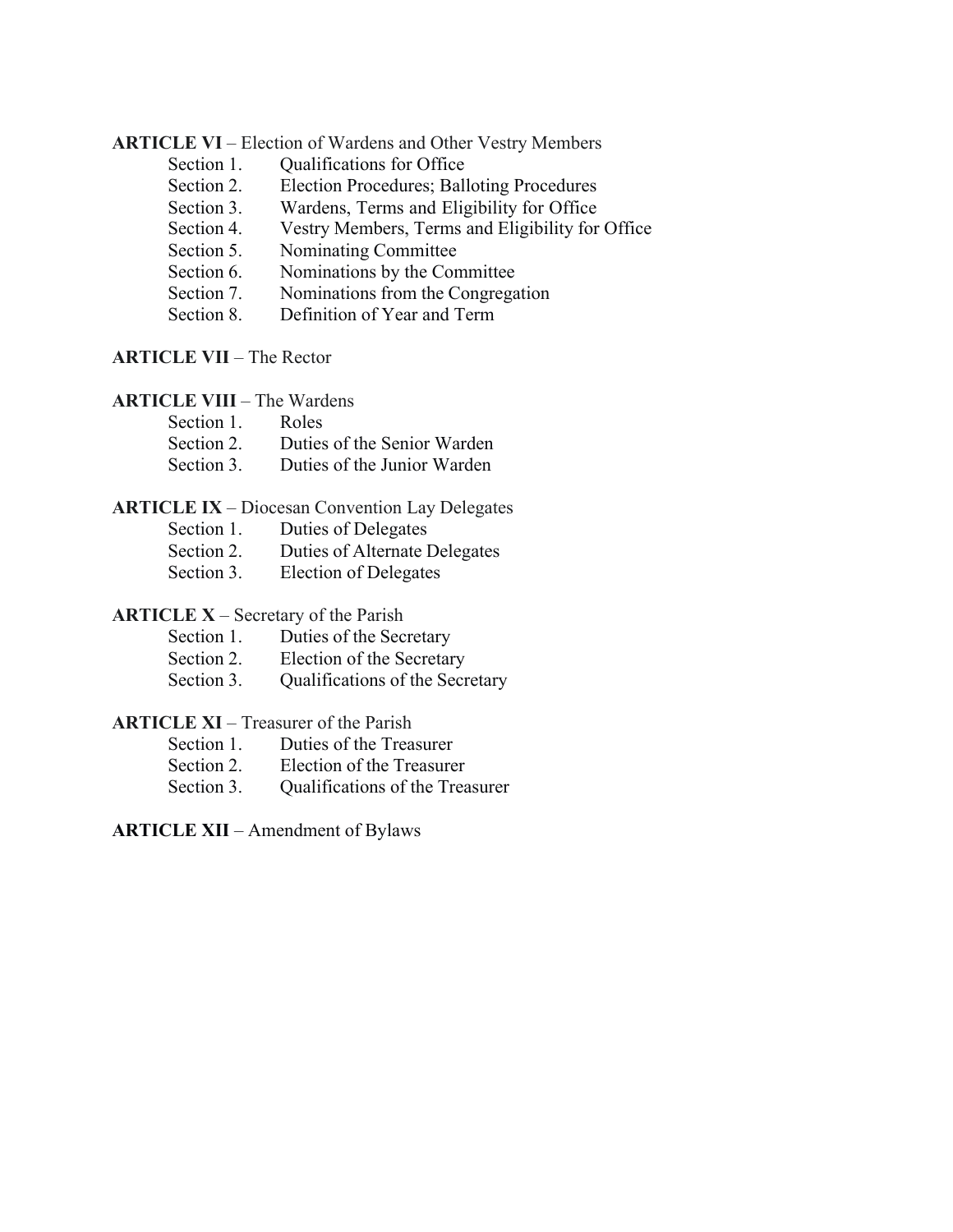#### **PREAMBLE**

St. Alban's Parish, established in 1855, is a parish of and in union with the Convention of the Protestant Episcopal Church ("The Episcopal Church") in the Diocese of Washington ("the Diocese"), and is required to adopt bylaws in accord with the Constitution and Canons of The Episcopal Church and the Canons of the Diocese to govern Parish meetings and the work of the Vestry. These bylaws, entered into force upon adoption on October 28, 2018, and amended on January 30, 2022, supersede all bylaws previously adopted by St. Alban's Parish. To the extent that any provision of these bylaws is inconsistent with any provision of Canon 47 ("Bylaws of Parishes") of the Diocese, theprovision of Canon 47 will govern.

### **ARTICLE I Parish Meetings.**

#### **Section 1. The Annual Meeting.**

An Annual Meeting of the Parish will be held on a date, and at a place, to be determined by the Vestry; except that if the Vestry does not set the date and place for an Annual Meeting during the first eleven (11) months of any year, the Annual Meeting will be held on the Monday night following the first Sunday in December at the church.

#### **Section 2. Special Meetings.**

A Special Meeting of the Parish may be called by (a) the Rector, (b) a majority of the voting members of the Vestry, or (c) a written petition signed by at least thirty (30) qualified voters and delivered to the Secretary of the Vestry.

#### **Section 3. Notice of Parish Meetings.**

At least thirty (30) days before any Annual or Special Meeting, the Secretary of the Vestry will give to the qualified voters of the Parish, written notice of the date, hour, and place of the meeting, and of the purposes for which the meeting is called.

#### **Section 4. Quorum for Parish Meetings.**

At least ten per cent (10%) of the qualified voters of the Parish, or one hundred (100) qualified voters of the Parish, whichever is less, will constitute a quorum for the conduct of official business. Parish members voting by absentee ballot will not be counted in determining whether there is a quorum.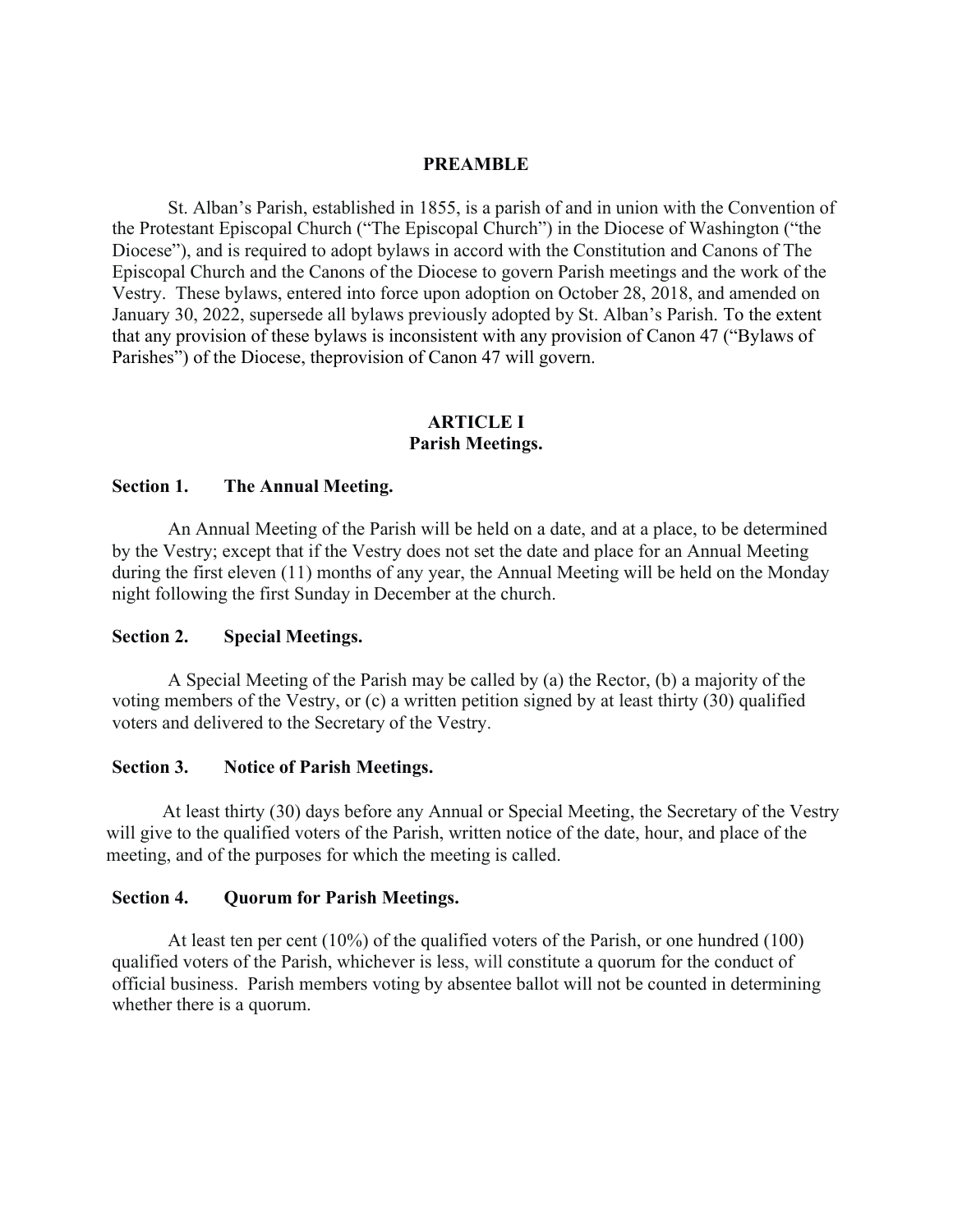### **Section 5. Voting Procedures.**

Except as provided in Article VI, Section 2 (Election Procedures) and balloting procedures promulgated pursuant thereto, and in Article XII (Amendment of Bylaws), a majority vote of the quorum present at any Annual or Special Meeting is required for the adoption of any matter at that Meeting.

## **Section 6. Presiding Officer at Parish Meetings.**

The Rector will preside at any Annual or special meeting of the Parish. If the Rector is absent, the Senior Warden will preside. If the Senior Warden is absent, another individual will preside. If the office of Rector is vacant, the Bishop, or the Bishop's designee, will preside.

#### **ARTICLE II Qualifications of Voters.**

#### **Section 1. Qualified Voters.**

A "qualified voter" is a person who, at least thirty (30) days before the meeting at which he or she is to vote, is (a) a member of the Episcopal Church as defined in the Canons of The Episcopal Church, (b) recorded as a member in the Parish register, (c) at least 15 years of age, and (d) either a contributor to the financial support of this Parish for at least six (6) months as determined by the Treasurer or a contributor of services to this Parish for at least six (6) months as determined by the Rector.

#### **Section 2. Determinations of Qualified Voters.**

The Vestry will determine any issue concerning who is a qualified voter.

## **ARTICLE III The Vestry.**

#### **Section 1. Authority.**

The Vestry serves as agent and legal representative of the Parish in all matters concerning the property of the Parish and the relations of the Parish to the Rector and other clergy of the Parish. The Vestry is responsible for the management of Parish property and its financial resources and provides advice to the Rector and other clergy on Parish matters. The Vestry has power to act on behalf of the Parish as a corporate body as specified in the Canons of The Episcopal Church and the Diocese or by appropriate legislation.

## **Section 2. Composition of the Vestry.**

The Vestry is composed of the Rector, the Senior Warden, the Junior Warden, and at least ten (10) but no more than twelve (12) Vestry Members. Wardens and Vestry Members will be lay people.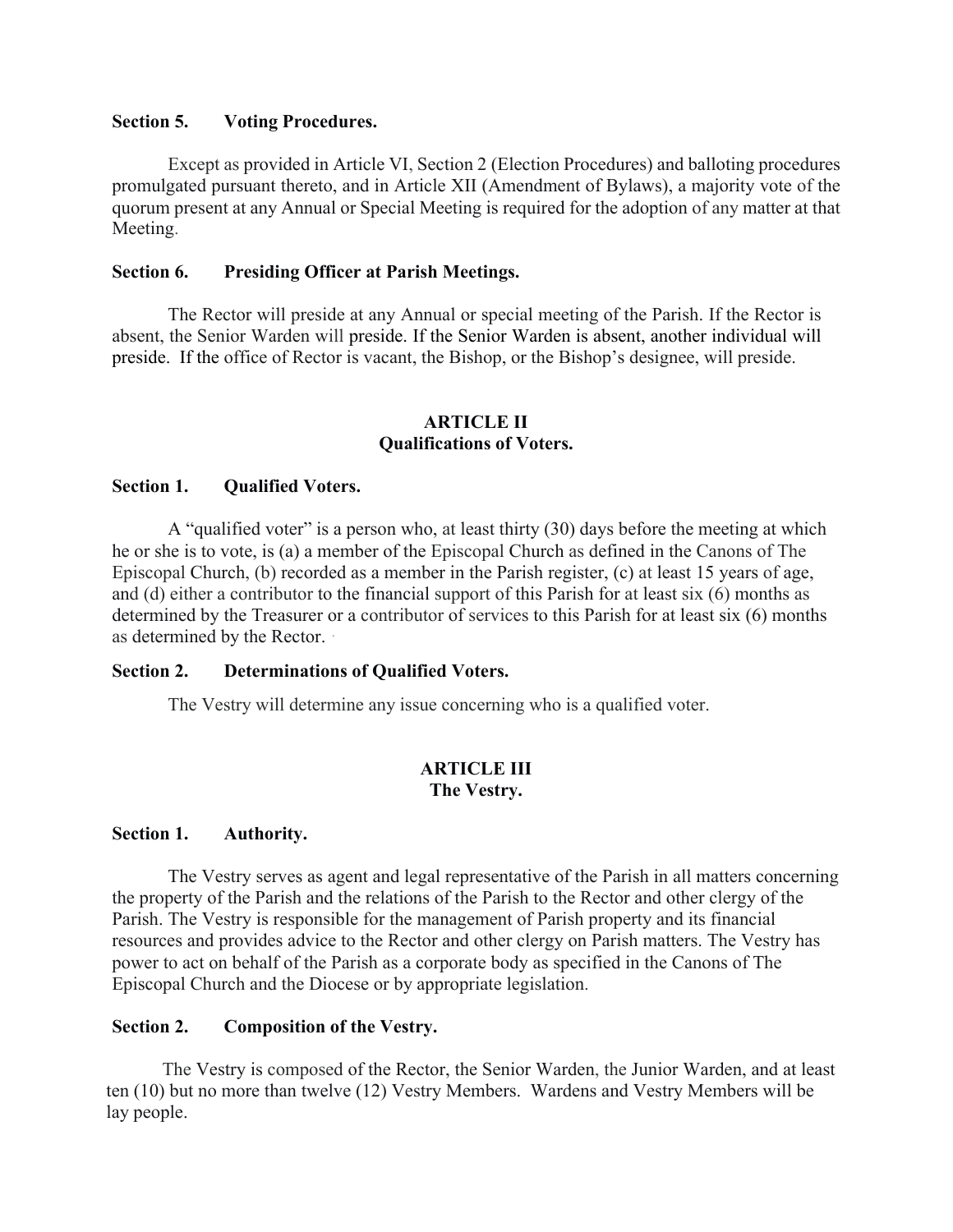### **Section 3. Youth Representatives.**

The Vestry may elect one or two persons between the ages of 15 and 18 years to serve as non-voting Youth Vestry Representatives for a term of one year.

#### **ARTICLE IV Conduct of the Business of the Vestry.**

## **Section 1. Vestry Meetings.**

Regular meetings of the Vestry will be held monthly unless the Vestry decides otherwise. Special meetings of the Vestry may be called by the Rector, the Senior Warden, or at the request of at least one-third  $(1/3)$  of the lay members of the Vestry on at least three  $(3)$  days written notice to all members of the Vestry. The notice may be shortened if there is an emergency or urgent need for vestry action, and notice is provided to all members of the Vestry in as timely a manner as possible, and the majority of the members of the Vestry agree to hold the meeting with fewer than three (3) days notice.

### **Section 2. Quorum.**

Any seven (7) members of the Vestry will constitute a quorum, except that if the Vestry has fewer than fourteen (14) members any six (6) members will constitute a quorum.

## **Section 3. Presiding Officer at Vestry Meetings.**

The Rector will preside at all Vestry meetings. If the Rector chooses not to preside or is absent, the Senior Warden, if present, otherwise the Junior Warden, will preside. In the absence of the Rector and both Wardens, another member elected by the Vestry by majority vote of those present will preside. If the Parish is without a Rector, the Bishop will preside, if present.

## **Section 4. Conduct of Meetings.**

The Vestry may adopt rules for the conduct of Vestry meetings. All Vestry Meetings are open to members of the Parish except when the Vestry votes to conduct all or part of any meeting in executive session. Any official act of the Vestry will occur in open session.

#### **Section 5. Acts of the Vestry.**

All members of the Vestry are entitled to vote at any regular or special meeting of the Vestry. The act of the majority of the voting Vestry members present at a meeting will be the act of the Vestry.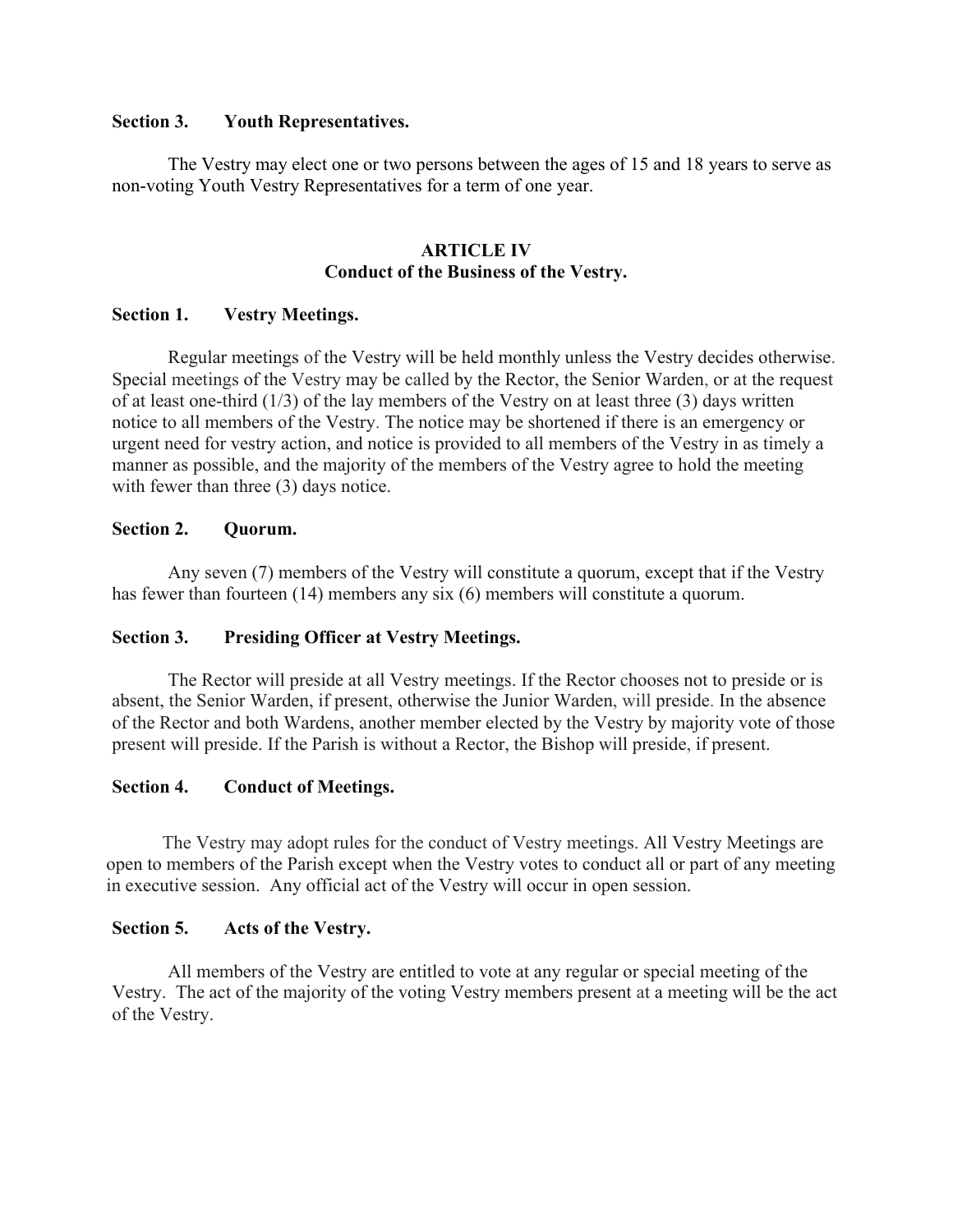## **Section 6. Electronic Meetings and Electronic Voting.**

The Vestry may conduct any meeting, or any vote at such meeting, wholly or in part by electronic means (including telephonically) to the full extent allowed and provided for by the Canons of the Diocese.

## **Section 7. Vacancy in the Office of Vestry Member or Warden.**

A vacancy in the office of a lay Vestry Member or Warden will be filled by a majority vote of the remaining members of the Vestry from persons eligible for election as set forth in Article VI of these bylaws. A person elected by the Vestry to fill a vacancy as Vestry Member will serve the remainder of the vacated term. A person elected by the Vestry to fill a vacancy in the office of Senior Warden or Junior Warden will serve until the next Annual Meeting, when a successor will be elected by the Parish.

### **Section 8. Transfer of Property.**

The consent of both Wardens, the Rector (or the Bishop is there is no Rector) and at least half (1/2) of the other members of the Vestry, will be required to transfer any tangible property of the Parish with a value of more than \$10,000 by gift, sale, exchange or otherwise.

### **Section 9. Encumbrance of Property.**

The Vestry will obtain written approval from the Bishop and the Standing Committee of the Diocese, in the manner provided in the Canons of the Diocese, before encumbering any real property of the Parish by mortgage, deed of trust, lease or otherwise, or transferring any real property by gift, sale, exchange or otherwise. The Vestry may lease real property of the Parish (other than the portion of any church or chapel which has been used principally for public worship) for a term of three years or less without the approval of the Bishop or the Standing Committee.

#### **Section 10. Audit Procedures.**

The Vestry will designate a Certified Public Accountant or an Audit Committee to make an audit of the Treasurer's book and records for each calendar year.

## **ARTICLE V Clergy and Lay Employees.**

## **Section 1. Priority of Clergy Compensation.**

The Vestry will regard the payment of clergy compensation as having priority over all other payments from the income of the Parish.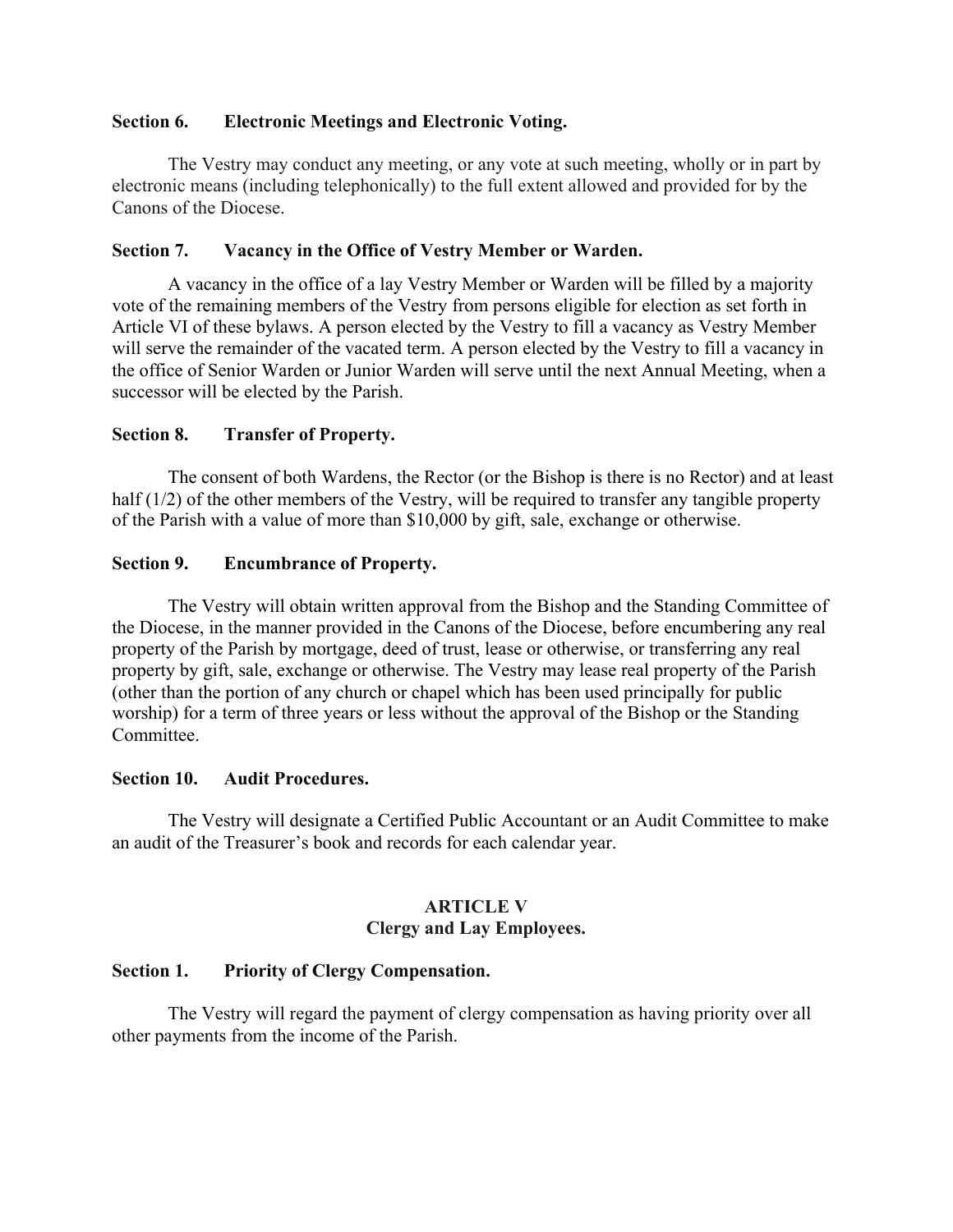## **Section 2. Priority of Lay Compensation.**

The Vestry will regard the payment of lay compensation as having priority over all other payments from the income of the Parish other than clergy compensation. "Lay compensation" means the pay or salary of all lay employees of the Parish, including pension contributions, health and life insurance premiums, and all other benefits paid or provided to those employees. At any time during each year, the Vestry will determine the number of lay employees the Parish will employ.

## **Section 3. Selection of Rector.**

When the position of Rector becomes vacant, the Vestry will by majority vote elect a new Rector from among the priests of The Episcopal Church or other clergy authorized by the Canons of The Episcopal Church to officiate in The Episcopal Church. The Vestry may appoint a search committee, broadly representative of the Parish, to recommend to the Vestry a candidate or candidates for Rector. The election will follow consultation with the Bishop and will be conducted in conformity with the Canons of The Episcopal Church and by the Canons and guidelines of the Diocese.

# **Section 4. Selection of Assistant Clergy.**

The Rector will nominate to the Vestry for election to the office of assistant cleric an individual from among the clergy of the Episcopal Church or other clergy authorized by the Canons of the Episcopal Church to officiate in the Episcopal Church. After consultation with the Bishop in accordance with the Canons of the Episcopal Church, the Vestry may by majority vote elect the nominated individual to the office of assistant cleric. Assistant clergy will serve under the authority and direction of the Rector, who sets their tenure and duties.

# **Section 5. Call of Clergy in Writing.**

The terms and conditions of any contract of a call of a Rector or assistant cleric will be in writing and comply with all of the terms and conditions required by the Canons of the Episcopal Church and the policies established by the Bishop.

# **Section 6. Lay Employees.**

The Rector, with the advice of the Vestry, is empowered to hire such lay employees as are required for the administration of the Parish within the limits set by the Vestry. Lay employees will serve under the authority and direction of the Rector, who sets their tenure and duties.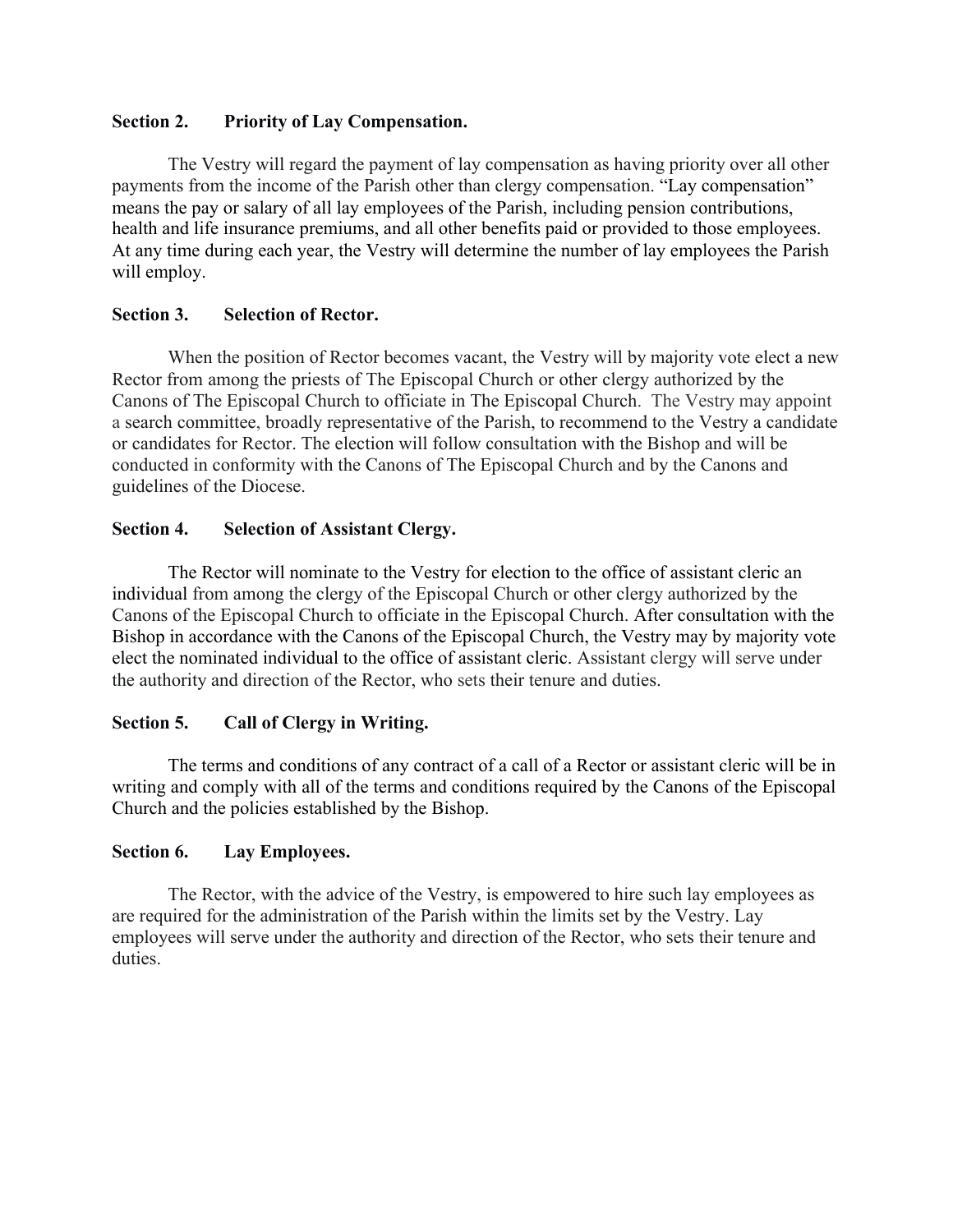## **ARTICLE VI Election of Wardens and Other Vestry Members.**

## **Section 1. Qualifications for Office.**

Wardens, Vestry Members, officers of the Vestry, and Delegates must be qualified voters as prescribed in Article II, Section 1, except that they must have reached their eighteenth  $(18<sup>th</sup>)$ birthday by the date they assume office; and by the date of the Annual Meeting at which they are elected must be either confirmed or received in this Parish or must have submitted to the Parish a letter of transfer from another Episcopal church.

# **Section 2. Election Procedures; Balloting Procedures.**

Except as set forth in Article IV, Section 7, Wardens and Vestry Members will be elected on the day of the Annual Meeting by plurality vote of those qualified voters casting secret ballots. Election by plurality vote means that a candidate for Senior Warden or for Junior Warden receiving the highest number of votes on the first ballot will be declared elected, and the candidates for Vestry Member equal to the number of vacancies and receiving the highest number of votes on the first ballot will be declared elected. In the event of a tie vote on the first ballot for the position of Senior Warden or Junior Warden, or as between candidates for the last of the Vestry Member vacancies, further ballots will be cast until sufficient candidates are elected; provided that on the second and any subsequent ballot, votes will be cast only for those candidates who were tied on the first ballot. The Vestry will establish additional balloting procedures and will published them to the Parish at least sixty (60) days before the Annual Meeting, allowing a reasonable period for comment by members of the Parish. The balloting procedures will ensure that qualified voters unable to attend the Annual Meeting in person may vote by absentee ballot; any issues concerning absentee ballots will be determined by the vote of a majority of the members of the Vestry attending the Annual Meeting.

# **Section 3. Wardens, Terms and Eligibility for Office.**

A Senior Warden and a Junior Warden will each be elected for a three-year term or until a successor has been elected, except as otherwise provided for in the bylaws. The terms of the Senior Warden and Junior Warden will be staggered, with the Junior Warden's term beginning the year after the beginning of the Senior Warden's term. A Senior Warden who has served one term will after one year be again eligible for election to that office; a Junior Warden who has served one term will after one year be again eligible for election to that office.

# **Section 4. Vestry Members, Terms and Eligibility for Office.**

A Vestry Member will be elected for a three-year term or until a successor has been elected, except as otherwise provided in these bylaws. The terms of Vestry Members will be staggered, with one-third (1/3) of the Vestry Members being elected on the day of each Annual Meeting, except as provided in Article IV, Section 7. A Vestry Member who has served a threeyear term will after one year be again eligible for election to the Vestry.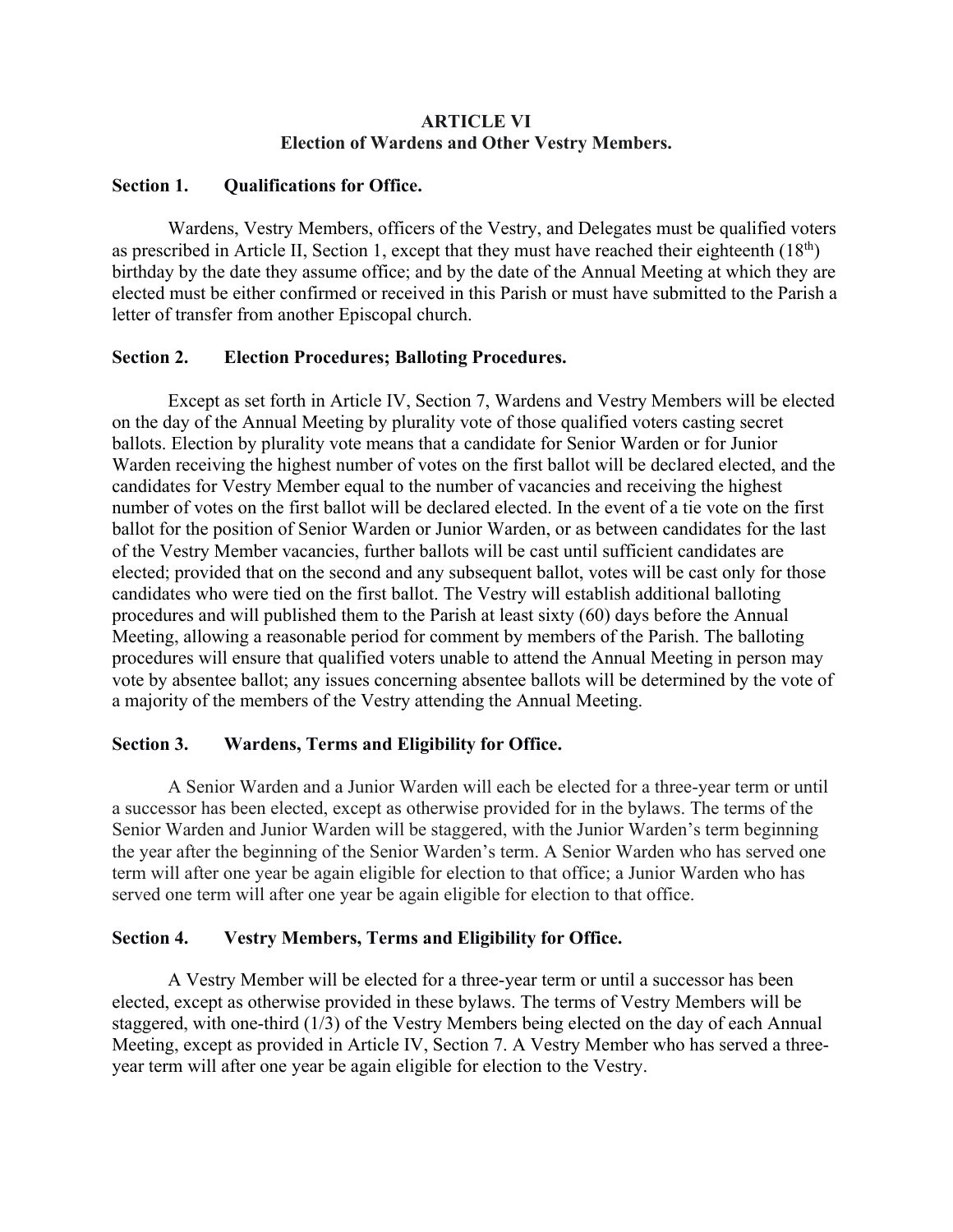## **Section 5. Nominating Committee.**

At least ninety (90) days before the Annual Meeting, the Rector and both Wardens, with the approval of the Vestry, will appoint a nominating Committee composed of outgoing Vestry members, including any Warden, and such other Parish members who are qualified voters as the Rector and Wardens choose. Nominating Committee members will not be eligible for nomination; any outgoing Vestry member who wishes to be considered as a candidate for election may decline serving on the Nominating Committee. The Rector and both Wardens will designate an outgoing Vestry member to chair the Nominating Committee. No later than sixty (60) days before the Annual Meeting, the chair will report to the Vestry a list of candidates for vacancies to occur among Wardens and Vestry Members who are willing to be nominated and to serve if elected. There will be at least two candidates more than the number of vacancies to occur among Vestry Members, and at least two candidates for a vacancy among Wardens. If the Nominating Committee is unable to identify atleast the prescribed number of candidates for an office, the Committee will report such candidates as the Committee is able to identify.

## **Section 6. Nominations by the Committee.**

After the Vestry receives the list of candidates as provided in Article VI, Section 5, the Vestry will announce to the Parish, by means that the Vestry considers appropriate and not fewer than forty-five (45) days before the Annual Meeting, the names of the candidates, the position for which each is nominated, and information about the qualifications of each candidate, including participation or service in Parish activities and vocation. If at any time up to fifteen (15) days before the Annual Meeting any candidate indicates to the Vestry his or her inability or unwillingness to serve, the Vestry will provide the Parish with the name of an alternate candidate provided by the Nominating Committee.

## **Section 7. Nominations from the Congregation.**

After the Vestry presents to the Parish the list of candidates, additional candidates may be added to the list up until thirty (30) days before the next Annual Parish Meeting, upon petition in writing to the Secretary by at least twenty-five (25) qualified voters, with information for each candidate as to qualifications, participation or service in Parish activities, vocation, and willingness to be nominated and to serve if elected. As soon as practicable after such recommendation, the Vestry will submit to the Parish, by means that the Vestry considers appropriate, the names of such additional candidates, the position for which each was recommended, and the fact of their nomination by petition.

# **Section 8. Definition of Year and Term.**

For purposes of this Article, the words "year" and "term" mean the period from the election held at any Annual Meeting until the election held at the next succeeding Annual Meeting.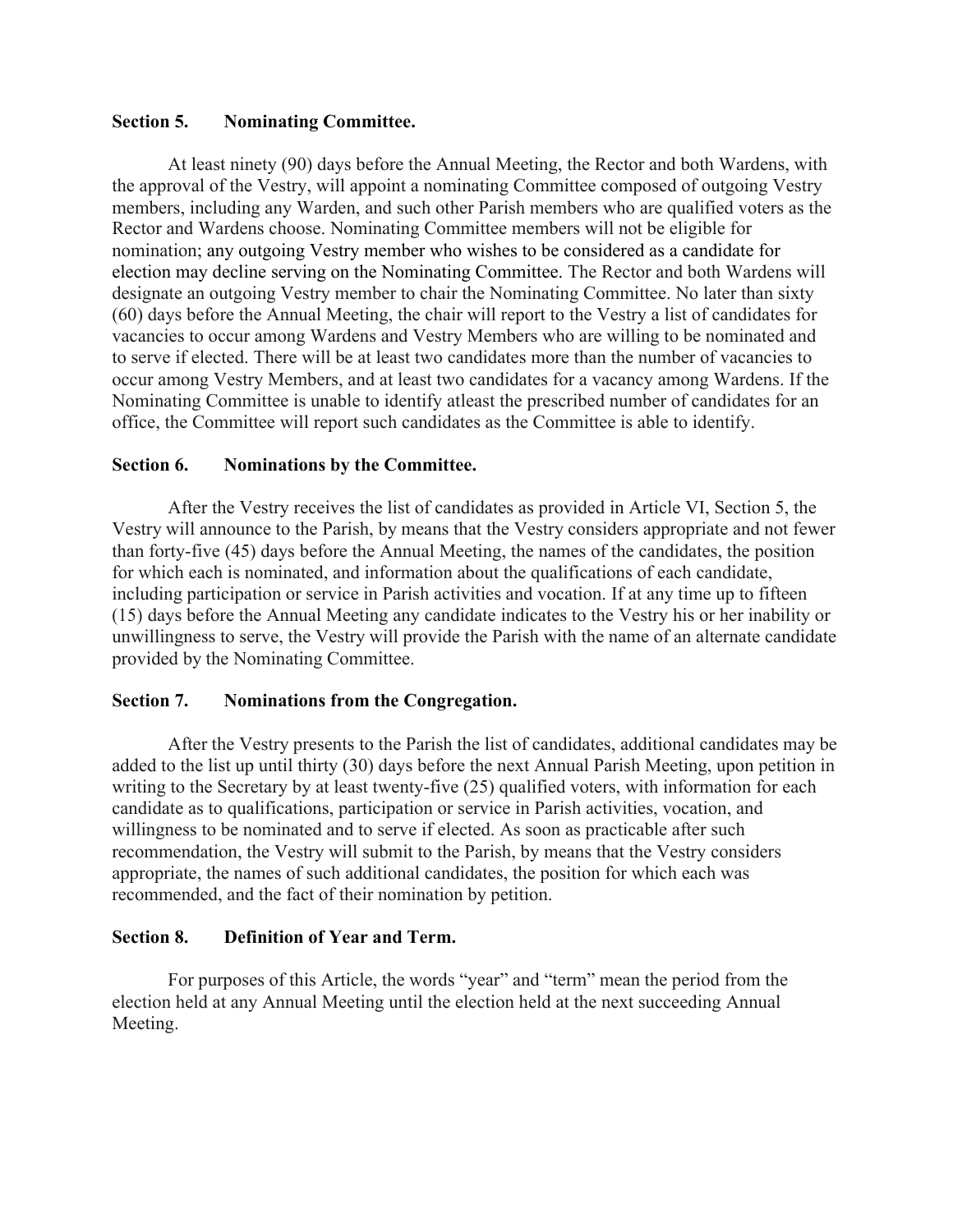## **ARTICLE VII The Rector.**

The Rector serves as the Chairperson and Chief Operating Officer of the Parish subject to the Canons of The Episcopal Church and the Diocese.

## **ARTICLE VIII The Wardens.**

## **Section 1. Roles.**

The Wardens are the chief lay officers of the Parish.

## **Section 2. Duties of the Senior Warden.**

The Senior Warden is the principal lay officer of the Parish and has such authority and performs such duties in the management of the property and affairs of the Parish as are provided by the Canons of the Diocese and The Episcopal Church. The Senior Warden has specific responsibilities for:

(a) Providing counsel to the Rector, the Vestry, and the Parish as to all programs of the Parish including recommendations for new programs, elimination or modification of existing programs and the degree to which all programs should be supported.

(b) Presiding at Vestry and Parish meetings in the absence of the Rector.

(c) Reporting to the Bishop when a vacancy occurs in the Rectorship and acting as principal Parish executive officer until a Rector is elected.

(d) Maintaining close liaison with the Bishop in the search for the selection of a new Rector and nominating a Search Committee for the approval by the Vestry.

(e) Calling Special Meetings of the Vestry or Parish in the absence of the Rector or under special conditions of necessity.

(f) Executing all liens, deeds, contract, transfers and other legal instruments when directed by the Vestry.

## **Section 3. Duties of the Junior Warden.**

The Junior Warden is the associate principal lay officer of the Parish and has such authority and shall perform such duties in the management of the property and affairs of the parish as are provided by the canons of the Diocese and Episcopal Church. The Junior Warden has specific responsibilities for:

(a) Providing counsel to the Rector, the Vestry, and the Parish, in accordance with normally acceptable business practices, as to the property of the Parish.

(b) Performing, in the absence of the Senior Warden, the duties of the Senior Warden as set forth in Section 2.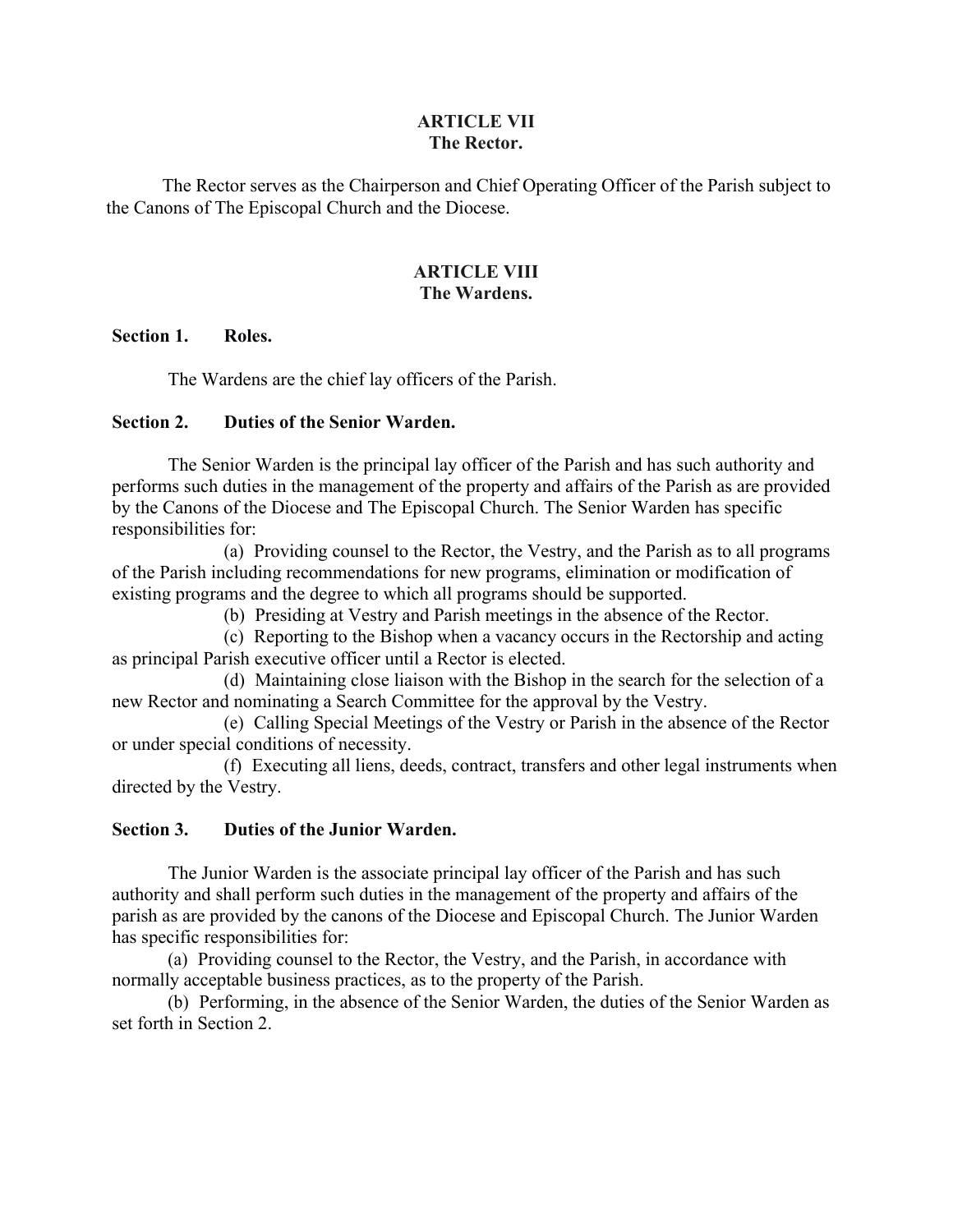## **ARTICLE IX Diocesan Convention Lay Delegates.**

## **Section 1. Duties of Delegates.**

Diocesan Convention Lay Delegates will (a) represent the Parish at all annual or specially called Diocesan Conventions; (b) advise the Vestry and Parish of all special actions or resolutions to be acted upon at each Convention, seek advice from the Vestry and the Parish as to positions that might be taken, and after each Convention report on it to the Vestry; and (c) represent the Parish at all other regular or specially called meetings within the Diocese to which the Delegates of the Parish are invited.

## **Section 2. Duties of Alternate Delegates.**

In the absence of a Delegate, when so notified by the Rector, an Alternate will assume the duties set forth in Section 1. Alternate Delegates will attend Diocesan Conventions, meetings of the Convocation and other meetings of regular Delegates in order to familiarize themselves with the duties of the position.

## **Section 3. Election of Delegates.**

The Vestry will establish and publish to the Parish procedures for election by the Vestry of Diocesan Delegates. The procedures will provide that the Vestry will invite nominations from the Parish of candidates to serve as Diocesan Delegate, and will elect, by majority vote, Diocesan Delegates and Alternate Delegates to ensure that the Diocesan allotment of Delegates from the Parish is fully maintained. Each Delegate will serve for a term of three years, with terms staggered to ensure that in any year there is at least one continuing Delegate. Any vacancy among the Delegates shall first be filled by an elected Alternate Delegate.

## **ARTICLE X Secretary of the Parish.**

# **Section 1. Duties of the Secretary.**

The Secretary is the lay officer of the Parish charged with maintenance of accurate written records of the life of the Parish under the direction of the Rector. Specific responsibilities include: (a) keeping the record of all voting members of the Parish, (b) providing for keeping full and accurate minutes of all official meetings of the Parish and Vestry including the Annual Meeting and Special Meetings; and (c) executing all liens, deeds, contracts, transfers and other legal instruments when directed by the Vestry or as provided by the bylaws. The Secretary is an officer of the Vestry but does not have voting rights unless the Secretary is also an elected member of the Vestry.